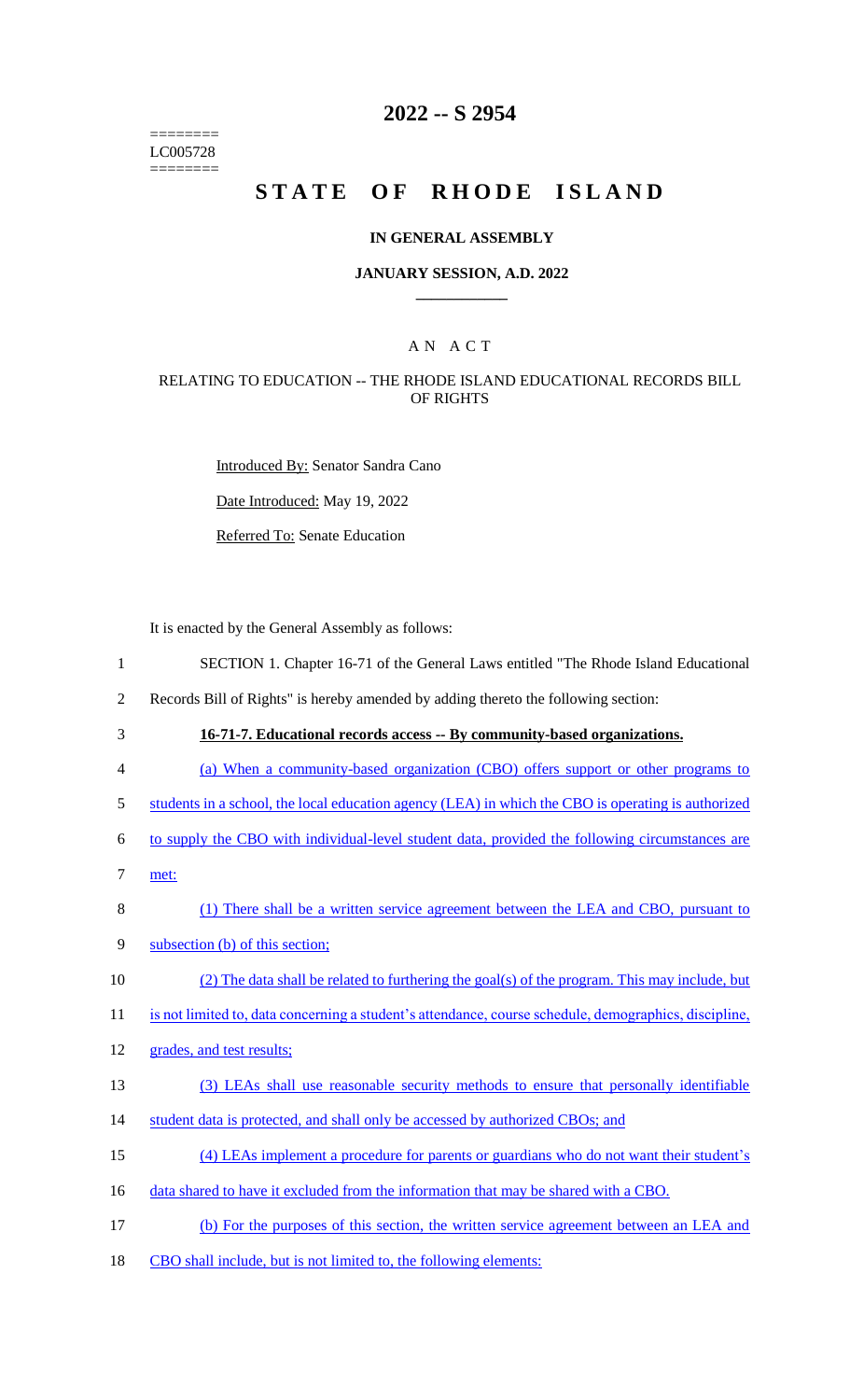- 1 (1) A list or description of the specific data the LEA may provide to the CBO;
- 2 (2) The circumstances under which the data may be provided;
- 3 (3) The purpose(s) for which the data may be used;
- 4 (4) A requirement that the CBO destroy all personally identifiable information when the
- 5 information is no longer needed for the purposes for which it was collected;
- 6 (5) A procedure for the LEA to rescind the CBO's access to student data for violations of
- 7 the service agreement or other misuse, as defined in the agreement; and
- 8 (6) Assurances regarding how the CBO shall comply with subsection (c) of this section.
- 9 (c) Any CBO that receives data pursuant to this section:
- 10 (1) Shall not sell, give, or otherwise provide student data to any unauthorized individual or
- 11 organization at any time, regardless of whether the student has reached the age of majority or is no
- 12 longer enrolled in the school or school district;
- 13 (2) Shall ensure that its administrative policy for controlling access to student data is
- 14 effective and does not permit personal identification of students by anyone other than
- 15 representatives of the CBO with legitimate interests. Such controls may include, but are not limited
- 16 to, physical or technological access limitations; and
- 17 (3) Shall only use the personally identifiable student information to meet the purpose or
- 18 purposes stated in the written service agreement.
- 19 SECTION 2. This act shall take effect upon passage.

======== LC005728 ========